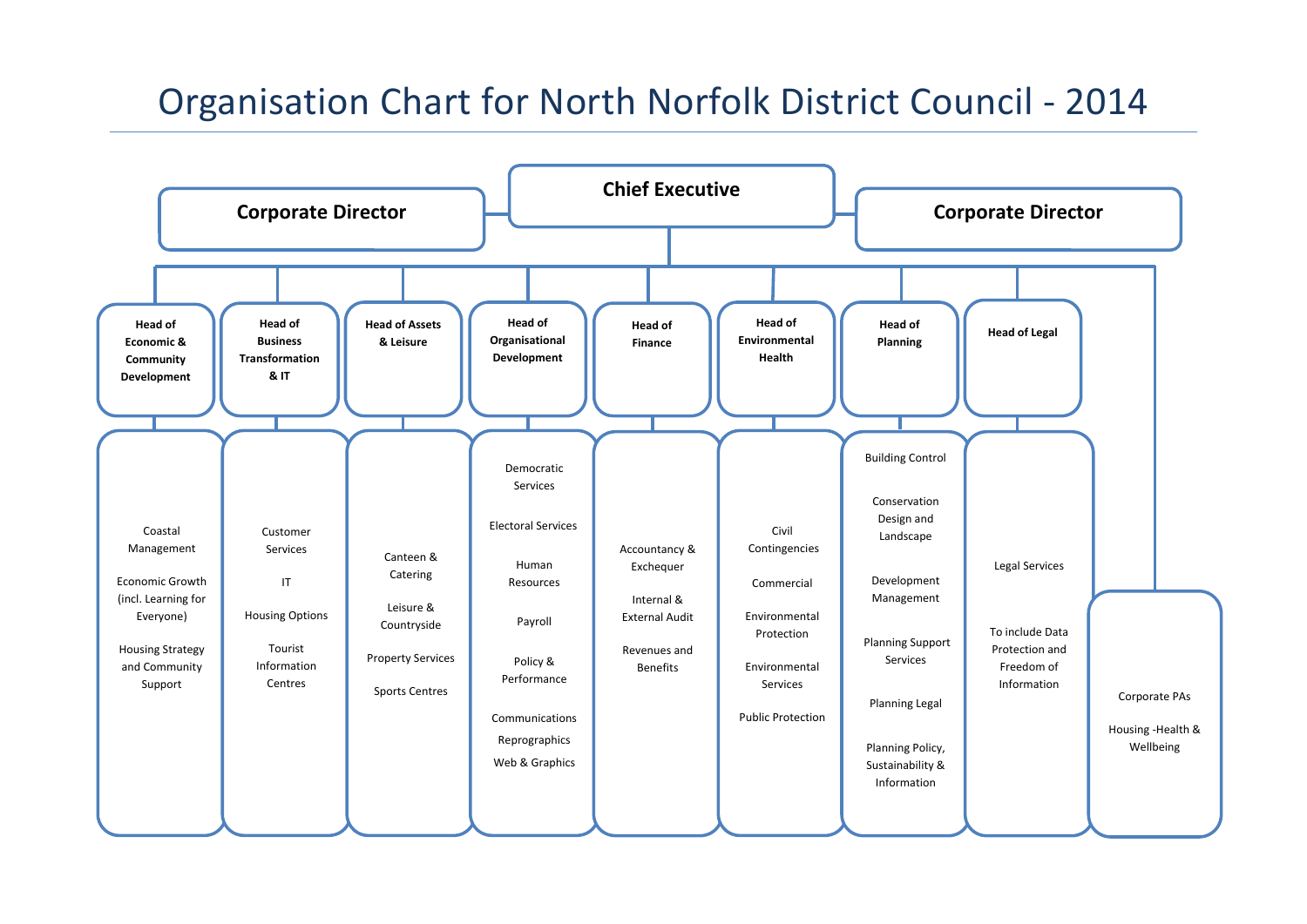| <b>Body</b><br>name                                                 | <b>Body</b> | <b>Job Title</b>                                      | Grade          | Whether<br>permanent or<br>temporary<br>staff | <b>Contact details</b>                       | £5,000<br><b>Salary</b><br>in<br>brackets,<br>consistent with the<br>details<br>published<br>for Senior Salaries | <b>Salary</b><br>ceiling<br>(the maximum<br>salary for the<br>grade). |
|---------------------------------------------------------------------|-------------|-------------------------------------------------------|----------------|-----------------------------------------------|----------------------------------------------|------------------------------------------------------------------------------------------------------------------|-----------------------------------------------------------------------|
| <b>North</b><br><b>Norfolk</b>                                      | 33UF        | <b>Chief Executive</b>                                | 1              | Permanent                                     | Tel: 01263 516000                            | £95,000 - £100,000                                                                                               | £99,771                                                               |
| <b>District</b><br><b>Council</b>                                   |             |                                                       |                |                                               | Email:sheila.oxtoby@north-<br>norfolk.gov.uk |                                                                                                                  |                                                                       |
| <b>North</b>                                                        | <b>33UF</b> | <b>Corporate Director</b>                             | $\overline{2}$ | Permanent                                     | Tel: 01263 516221                            | £75,000 - £80,000                                                                                                | £77,307                                                               |
| <b>Norfolk</b><br><b>District</b><br><b>Council</b>                 |             |                                                       |                |                                               | Email:nick.baker@north-<br>norfolk.gov.uk    |                                                                                                                  |                                                                       |
| <b>North</b><br><b>Norfolk</b><br><b>District</b><br><b>Council</b> | 33UF        | <b>Corporate Director</b>                             | 2              | Permanent                                     | Tel: 01263 516232                            | £75,000 - £80,000                                                                                                | £77,307                                                               |
|                                                                     |             |                                                       |                |                                               | Email:steve.blatch@north-<br>norfolk.gov.uk  |                                                                                                                  |                                                                       |
| <b>North</b><br><b>Norfolk</b><br><b>District</b><br><b>Council</b> | 33UF        | <b>Head of Economic</b><br>& Community<br>Development | 4              | Permanent                                     | Tel: 01263 516162                            | £45,000 - £50,000                                                                                                | £52,806                                                               |
|                                                                     |             |                                                       |                |                                               | Email:robert.young@north-<br>norfolk.gov.uk  |                                                                                                                  |                                                                       |
| <b>North</b><br><b>Norfolk</b><br><b>District</b><br><b>Council</b> | 33UF        | <b>Head of Business</b><br>Transformation &<br>IT     | 4              | Permanent                                     | Tel: 01263 516276                            | £50,000 - £55,000                                                                                                | £52,806                                                               |
|                                                                     |             |                                                       |                |                                               | Email:sean.kelly@north-<br>norfolk.gov.uk    |                                                                                                                  |                                                                       |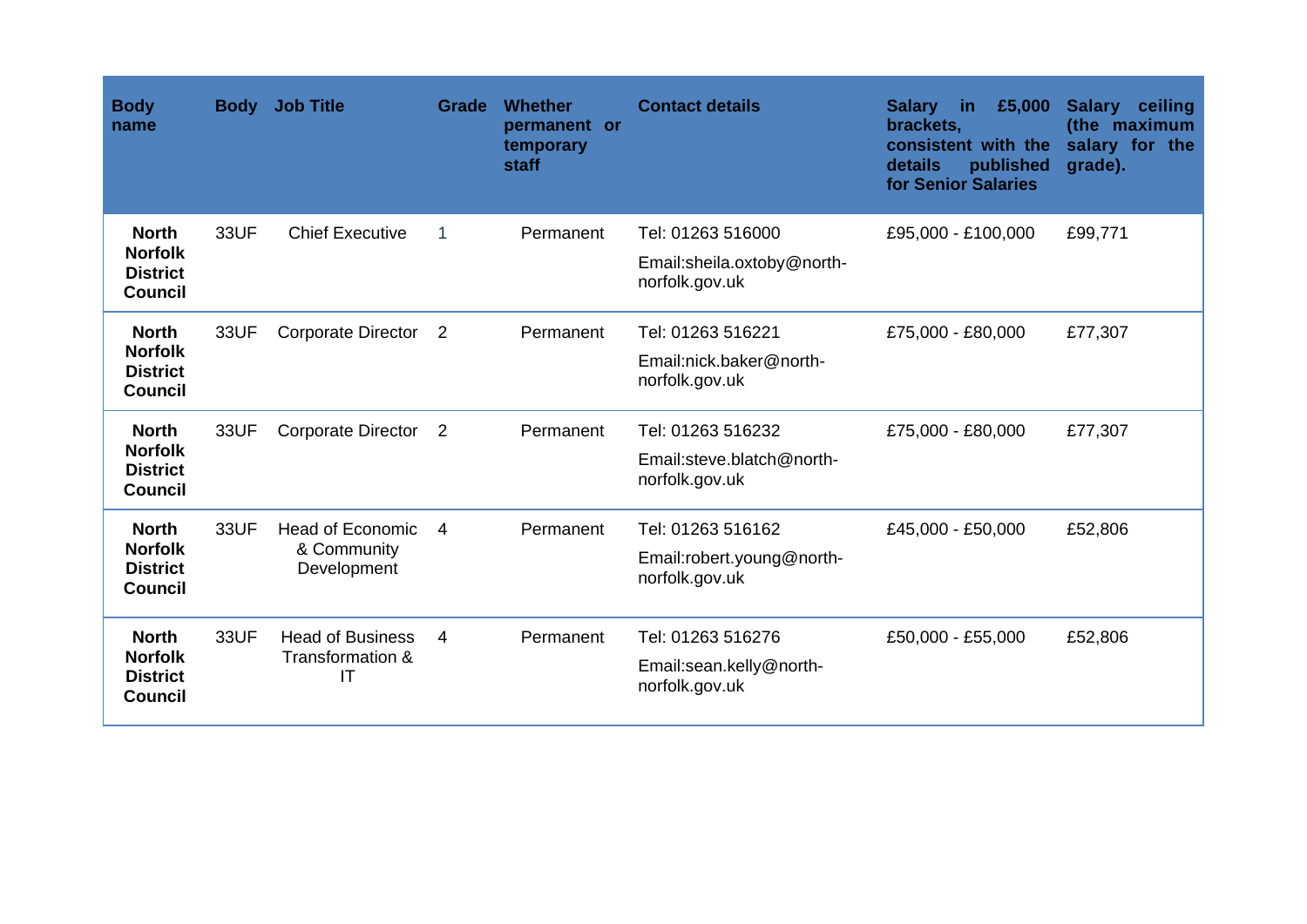| <b>Body</b><br>name                                                 | <b>Body</b> | <b>Job Title</b>                   | Grade | <b>Whether</b><br>permanent or<br>temporary<br>staff | <b>Contact details</b>                       | £5,000<br><b>Salary</b><br>in<br>brackets,<br>consistent with the<br>details<br>published<br>for Senior Salaries | <b>Salary</b><br>ceiling<br>(the maximum<br>salary for the<br>grade). |
|---------------------------------------------------------------------|-------------|------------------------------------|-------|------------------------------------------------------|----------------------------------------------|------------------------------------------------------------------------------------------------------------------|-----------------------------------------------------------------------|
| <b>North</b>                                                        | <b>33UF</b> | Head of Assets &<br>Leisure        | 4     | Permanent                                            | Tel: 01263 516330                            | £45,000 - £50,000                                                                                                | £52,806                                                               |
| <b>Norfolk</b><br><b>District</b><br><b>Council</b>                 |             |                                    |       |                                                      | Email: duncan.ellis@north-<br>norfolk.gov.uk |                                                                                                                  |                                                                       |
| <b>North</b>                                                        | 33UF        | Head of                            | 4     | Permanent                                            | Tel: 01263 516040                            | £50,000 - £55,000                                                                                                | £52,806                                                               |
| <b>Norfolk</b><br><b>District</b><br><b>Council</b>                 |             | Organisational<br>Development      |       |                                                      | Email:julie.cooke@north-<br>norfolk.gov.uk   |                                                                                                                  |                                                                       |
| <b>North</b><br><b>Norfolk</b><br><b>District</b><br><b>Council</b> | 33UF        | Head of Finance                    | 4     | Permanent                                            | Tel: 01263 513811                            | £50,000 - £55,000                                                                                                | £52,806                                                               |
|                                                                     |             |                                    |       |                                                      | Email:accountancy@north-<br>norfolk.gov.uk   |                                                                                                                  |                                                                       |
| <b>North</b><br><b>Norfolk</b><br><b>District</b><br><b>Council</b> | <b>33UF</b> | Head of<br>Environmental<br>Health | 4     | Permanent                                            | Tel: 01263 516182                            | £50,000 - £55,000                                                                                                | £52,806                                                               |
|                                                                     |             |                                    |       |                                                      | Email:steve.hems@north-<br>norfolk.gov.uk    |                                                                                                                  |                                                                       |
| <b>North</b><br><b>Norfolk</b><br><b>District</b><br><b>Council</b> | 33UF        | Head of Planning                   | 4     | Permanent                                            | Tel: 01263 516135                            | £50,000 - £55,000                                                                                                | £52,806                                                               |
|                                                                     |             |                                    |       |                                                      | Email:nicola.baker@north-<br>norfolk.gov.uk  |                                                                                                                  |                                                                       |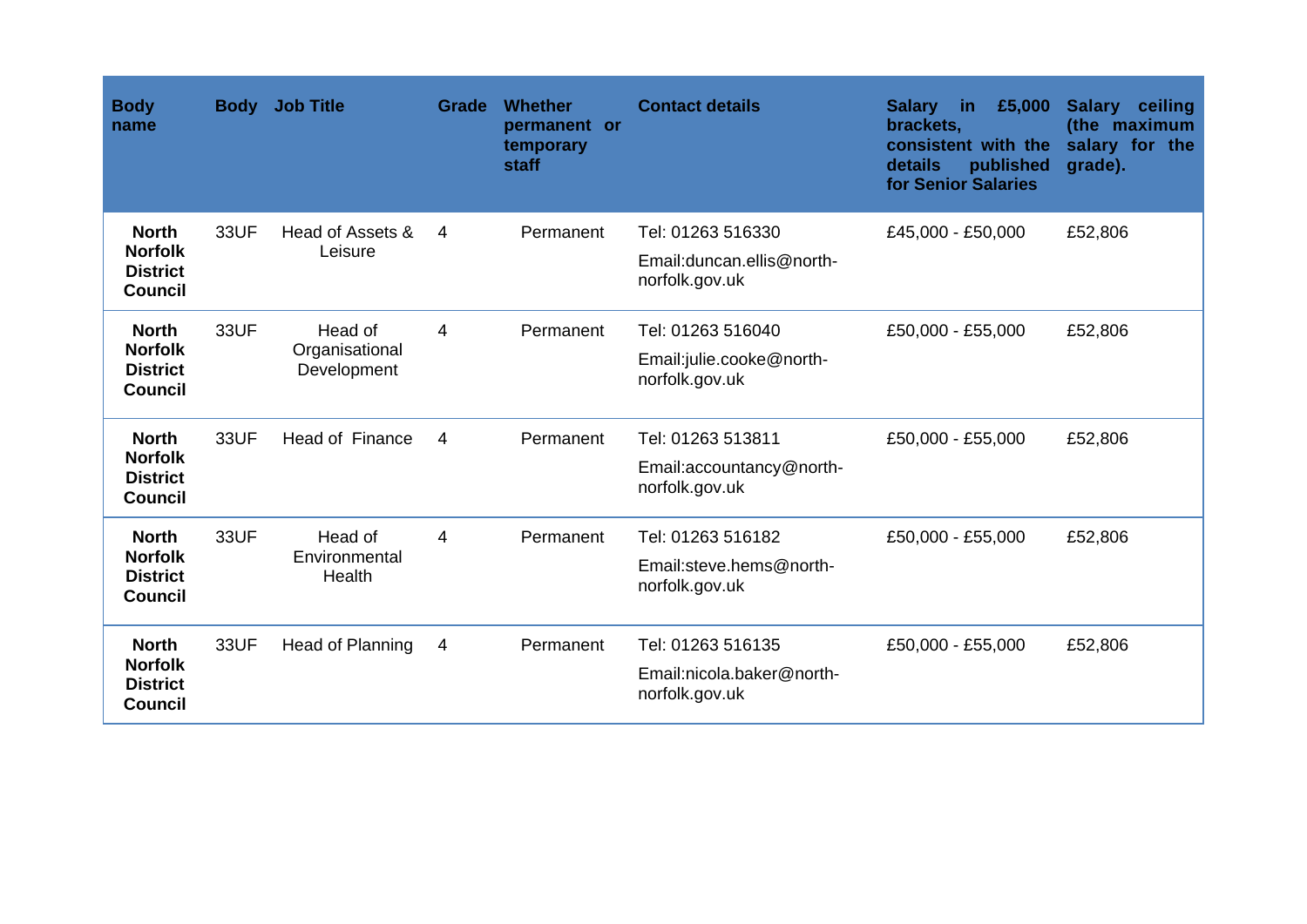| <b>Body</b><br>name                                                 |      | <b>Body</b> Job Title | Grade          | <b>Whether</b><br>permanent or<br>temporary<br>staff | <b>Contact details</b>                                          | <b>Salary</b><br>-in<br>brackets,<br>consistent with the salary for the<br>published grade).<br>details<br>for Senior Salaries | £5,000 Salary<br>ceiling<br>(the maximum |
|---------------------------------------------------------------------|------|-----------------------|----------------|------------------------------------------------------|-----------------------------------------------------------------|--------------------------------------------------------------------------------------------------------------------------------|------------------------------------------|
| <b>North</b><br><b>Norfolk</b><br><b>District</b><br><b>Council</b> | 33UF | Head of Legal         | $\overline{4}$ | Permanent                                            | Tel: 01263 516045<br>Email:emma.duncan@north-<br>norfolk.gov.uk | £40,000 - £45,000<br>(PART TIME)                                                                                               | £52,806                                  |